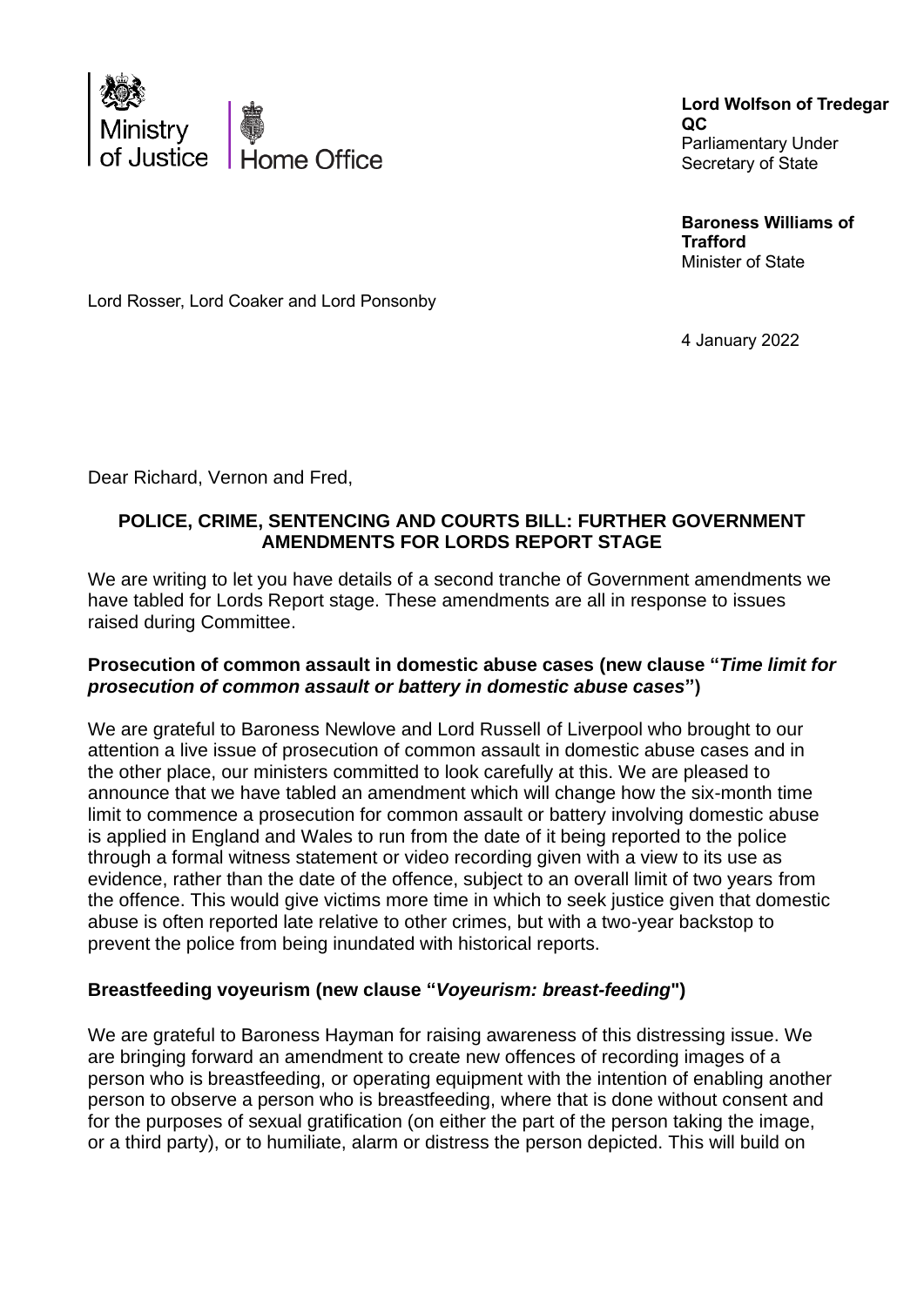existing offences of voyeurism at sections 67 and 67A of the Sexual Offences Act 2003, as amended by the Voyeurism (Offences) Act 2019.

At our request, the Law Commission is currently conducting a wider review of the law on taking, making and sharing intimate images without consent, including photography of breastfeeding; we will consider the recommendations of the Law Commission's review when they are published (currently expected in Spring 2022) and any further changes to criminal offences in this area which may be needed to further protect victims.

#### **Non-crime hate incidents (new clauses "***Code of practice relating to non-criminal hate incidents***" and "***Further provision about a code of practice under section (Code of practice relating to non-criminal hate incidents)***")**

Non-Crime Hate Incident (NCHI) recording is used to collect intelligence on 'hate incidents' occurring in communities which do not, by themselves, breach the criminal threshold, but could escalate into more serious harm. The police regard NCHIs as an important tool to record patterns of individual behaviour or local incident 'hotspots' which could give rise to safeguarding risks or community tensions.

During Committee stage, Lord Moylan and others suggested that guidance for the recording of NCHIs, and the retention of personal data in relation to these incidents, should be subject to parliamentary oversight.

We recognise the sensitivities around the recording and retention of such information by the police and we also recognise the considerable strength of feeling on this issue amongst Parliamentarians. On 20 December 2021, the Court of Appeal found in *Miller v College of Policing* that the recording of NCHIs amounted to a significant interference with an individual's right to freedom of expression, and so had to be justified in every instance in order to be lawful. Any such recording must also be proportionate. To strike the right balance between ensuring that the practice is subject to greater parliamentary scrutiny, whilst simultaneously respecting the operational importance of this type of recording for the police, these amendments enable the Home Secretary to issue statutory guidance to the police about the recording and retention of personal data relating to NCHIs. The Code will reflect the Court of Appeal judgment in *Miller*. The initial guidance will need to be debated and approved by both Houses through the affirmative procedure.

#### **Pardons and disregards (new clauses "***Disregard of certain convictions or cautions***" and "***Pardons for certain convictions or cautions***")**

Under provisions in the Protection of Freedoms Act 2012, individuals who have convictions or cautions for specific repealed or abolished offences criminalising consensual sexual activity between men are able to apply for a "disregard". If the prescribed legal criteria are met and the offence is 'disregarded', they are no longer required to disclose the conviction and it no longer appears on a criminal record certificate. A person who has a disregarded conviction or caution is to be treated for all purposes in law, as if the person has not committed the offence, and the person will no longer be required to disclose their historic conviction or caution during court proceedings or during vetting processes, for example. The current scheme only covers specified offences, both civilian and military. The Policing and Crime Act 2017 further provides for an automatic pardon for such offences. These amendments will extend the scheme to all individuals who hold convictions or cautions for same sex sexual activity, to include in scope any repealed or abolished offences that either expressly regulated consensual same sex sexual activity, or if not expressly, the offence was used to convict or caution individuals for conduct involving same sex sexual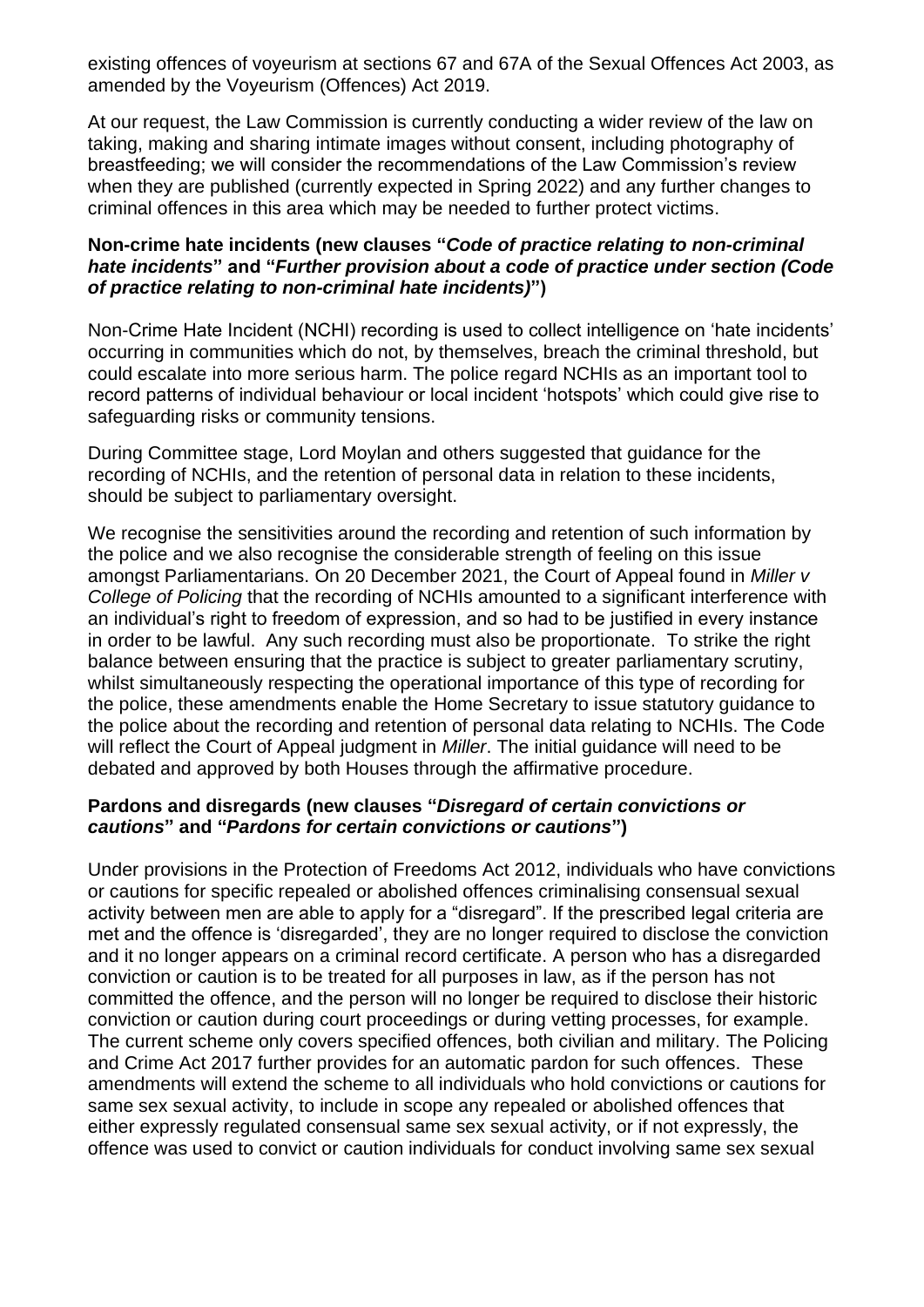activity. Safeguards will be in place to ensure to the greatest extent possible that we do not disregard convictions or cautions for conduct that would be still be an offence today. In addition to the approach that only repealed or abolished offences will be eligible, we will continue to take the approach that we will only disregard cases where we are satisfied that both parties were 16 and over, and that the activity was consensual where consent is a relevant factor.

The amendments will also enable those who have died prior to the amendment coming into force, and within 12 months after the amendment coming into force, to obtain a posthumous pardon. Where a new offence, under which the individual was convicted or cautioned, is repealed or abolished after the provision comes into force, they will be able to obtain a posthumous pardon if they have died prior to the new offence being repealed or abolished, or within 12 months after the new repeal or abolition.

We are grateful to Lord Lexden and Lord Cashman for raising this important issue at Committee stage.

### **Football Banning Orders (new clauses "***Football banning orders: relevant offences***" and "***Football banning orders: power to amend list of relevant offences***" and amendment to clause 178)**

Football Banning Orders prevent the subject of an order from attending regulated football matches for between three and ten years. The Prime Minister committed during PMQs on 14 July 2021 that, following the disgraceful online racist abuse of black England footballers following the Euro 2020 final, the legislation providing for football banning orders will be amended so that persons convicted of online abuse offences can be made subject to Football Banning Orders. These amendments will deliver on that commitment by extending the scope of Football Banning Orders to cover those convicted of online hate offences connected to football.

We are grateful to Lord Bassam of Brighton for raising this issue in Committee.

#### **Hare coursing (new clauses "***Increase in penalty for offences related to game etc***", "***Trespass with intent to search for or to pursue hares with dogs etc***", "***Being equipped for searching for or pursuing hares with dogs etc***", "***Recovery order on conviction for certain offences involving dogs***", "***Disqualification order on conviction for certain offences involving dogs***", "***Seizure and disposal of dogs in connection with disqualification order***", "***Termination of disqualification order", "Section (Seizure and disposal of dogs in connection with disqualification order): supplementary***" and "***Disqualification orders: appeals***")**

In our Action Plan for Animal Welfare, we committed to introduce legislation to crack down on illegal hare coursing. These amendments provide for a package of measures to strengthen the powers and penalties available to the police and courts on hare coursing, which is a serious problem in some rural areas. It involves cruelty to wild animals and brings a range of harms to individuals and communities affected, including theft, criminal damage, violence and intimidation.

Specially, the amendments will:

• increase the severity of the penalties for convictions under the Game Acts (specifically section 30 of the Game Act 1831 and section 1 of the Night Poaching Act 1828) to an unlimited fine and/or up to six months' imprisonment;